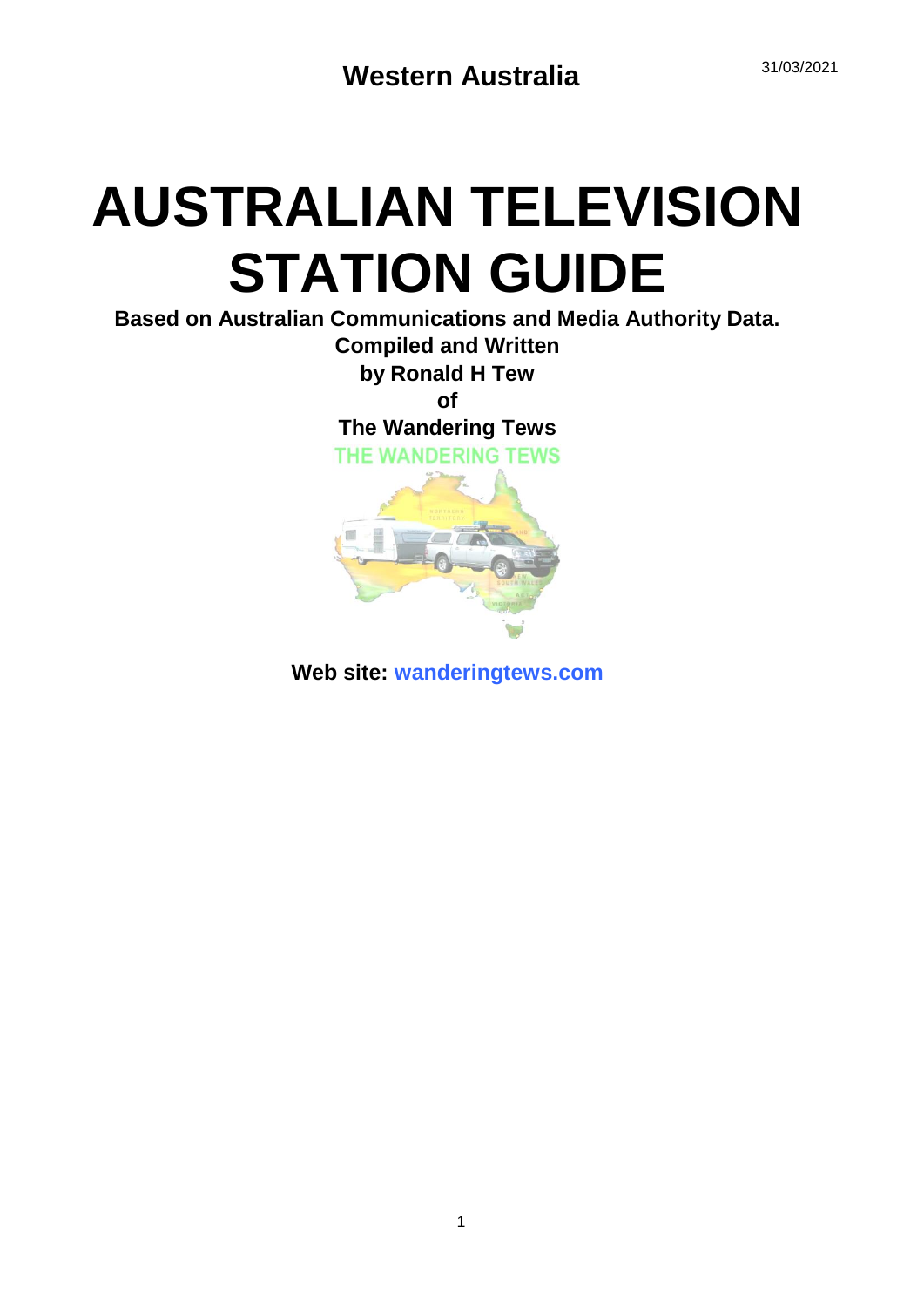|                          |                             | <b>Digital</b> |                |                |
|--------------------------|-----------------------------|----------------|----------------|----------------|
| <b>City/Town or area</b> | <b>Transmitter location</b> | <b>Channel</b> | <b>POL</b>     | <b>Network</b> |
| Albany                   | Mt Clarence                 | 41             | <b>UHF/VER</b> | <b>SBS</b>     |
|                          | 2km SE of town              | 42             | UHF/VER        | Win 9          |
|                          |                             | 43             | UHF/VER        | <b>ABC</b>     |
|                          | Also see Sth. Agricultural  | 44             | UHF/VER        | S/Cross 10     |
|                          |                             | 45             | UHF/VER        | <b>GWN Ind</b> |
| Argyle                   | See Bunbury                 |                |                |                |
| Augusta                  | <b>Osnaburg St Junction</b> | 46             | UHF/VER        | <b>ABC</b>     |
|                          |                             | 47             | UHF/VER        | <b>SBS</b>     |
|                          |                             | 48             | UHF/VER        | <b>GWN Ind</b> |
|                          |                             | 49             | UHF/VER        | Win 9          |
|                          |                             | 50             | UHF/VER        | <b>WDW 10</b>  |
| Balingup                 | See Bunbury                 |                |                |                |
| <b>Blackstone</b>        | Bore (Papulankutja)         | 40             | UHF/VER        | <b>GWN Ind</b> |
|                          |                             | 42             | UHF/VER        | Win 9          |
|                          |                             | 44             | UHF/VER        | S/cross 10     |
|                          |                             | 46             | UHF/VER        | <b>SBS</b>     |
|                          |                             | 48             | UHF/VER        | <b>ABC</b>     |
| Boyup Brook              | See Bunbury                 |                |                |                |
| Bridgetown               | 2km E of town               | 41             | UHF/HOR        | GWN ind        |
|                          |                             | 42             | UHF/HOR        | Win 9          |
|                          |                             | 43             | UHF/HOR        | <b>SBS</b>     |
|                          |                             | 44             | UHF/HOR        | <b>SDW 10</b>  |
|                          |                             | 45             | UHF/HOR ABC    |                |
| <b>Broome</b>            | 8km NNE of town             | 6              | <b>VHF/HOR</b> | HPO Ind        |
|                          |                             | $\overline{7}$ | <b>VHF/HOR</b> | Win 9          |
|                          |                             | 9              | <b>VHF/HOR</b> | <b>ABC</b>     |
|                          |                             | 10             | <b>VHF/HOR</b> | <b>GWN Ind</b> |
|                          |                             | 12             |                | VHF/HOR WDW 10 |
|                          |                             | <b>9A</b>      | VHF/HOR SBS    |                |
| <b>Bruce Rock</b>        | Doodlakine Rd               | 46             | UHF/HOR        | <b>GWN Ind</b> |
|                          | See Northam                 | 48             | UHF/HOR        | <b>SBS</b>     |
|                          |                             | 49             | UHF/HOR        | <b>WDW 10</b>  |
|                          |                             | 50             | UHF/HOR        | <b>ABC</b>     |
|                          |                             | 51             | UHF/HOR Win 9  |                |
| <b>Brunswick</b>         | See Bunbury                 |                |                |                |
| <b>Bunbury</b>           | Mt Lennard                  | 34             | UHF/HOR        | <b>SBS</b>     |
|                          |                             | 35             | UHF/HOR        | <b>GWN Ind</b> |
|                          |                             | 36             | UHF/HOR ABC    |                |
|                          |                             | 37             | UHF/HOR SDW 10 |                |
|                          |                             | 39             | UHF/HOR Win 9  |                |
| <b>Busselton</b>         | See Bunbury                 |                |                |                |
| <b>Byford</b>            | See Perth                   |                |                |                |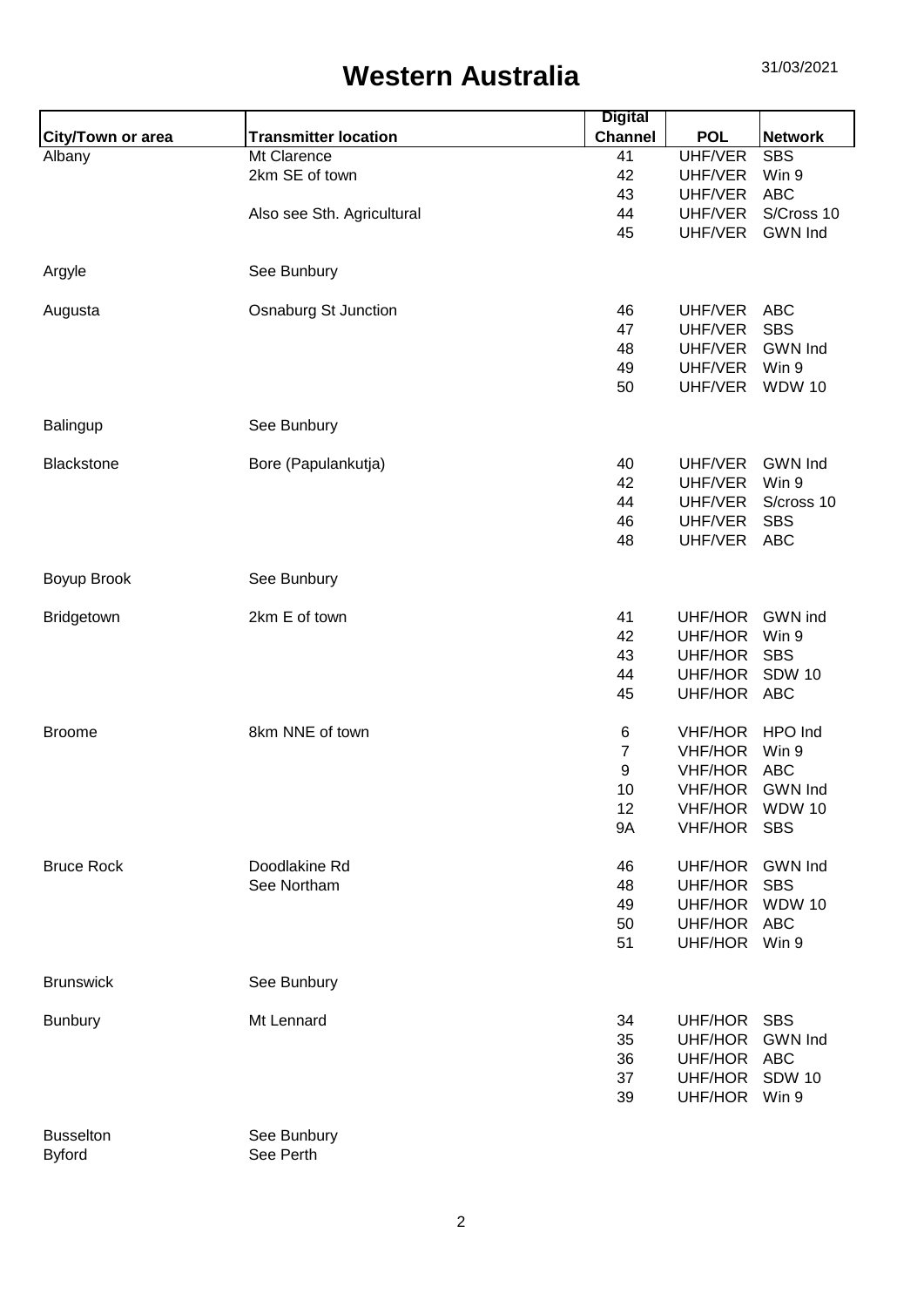|                          |                             | <b>Digital</b> |                |                |
|--------------------------|-----------------------------|----------------|----------------|----------------|
| <b>City/Town or area</b> | <b>Transmitter location</b> | <b>Channel</b> | <b>POL</b>     | <b>Network</b> |
| Carnamah                 | Radio Tower Site            | 46             | UHF/VER        | <b>ABC</b>     |
|                          |                             | 47             | UHF/VER        | <b>SBS</b>     |
|                          |                             | 48             | UHF/VER        | GWN ind        |
|                          |                             | 49             | UHF/VER        | Win 9          |
|                          |                             | 50             | UHF/VER        | <b>WDW 10</b>  |
| Carnarvon                | <b>Brown Range</b>          | 6              | VHF/HOR ABC    |                |
|                          |                             | $\overline{7}$ | <b>VHF/HOR</b> | <b>GWN Ind</b> |
|                          |                             | 8              | <b>VHF/HOR</b> | <b>GDW 10</b>  |
|                          |                             | 11             | <b>VHF/HOR</b> | <b>SBS</b>     |
|                          |                             | 12             | <b>VHF/HOR</b> | Win 9          |
| Central Agriculture area | Mawson                      | 40             | UHF/HOR        | GWN ind        |
| (Northam)                |                             | 41             | UHF/HOR        | Win 9          |
|                          |                             | 42             | UHF/HOR        | <b>SDW 10</b>  |
|                          |                             | 43             | UHF/HOR        | <b>SBS</b>     |
|                          |                             | 45             | UHF/HOR        | ABC            |
| Cervantes                | Seville & Aragon Sts        | 47             | UHF/VER        | <b>ABC</b>     |
|                          |                             | 48             | UHF/VER        | <b>SBS</b>     |
|                          |                             | 49             | UHF/VER        | <b>GWN Ind</b> |
|                          |                             | 50             | UHF/VER        | Win 9          |
|                          |                             | 51             | UHF/VER        | <b>WDW 10</b>  |
| Chidlow                  | See Perth                   |                |                |                |
| Christmas Island         | <b>Drumsite</b>             | 6              | <b>VHF/HOR</b> | <b>ABC</b>     |
|                          |                             | $\overline{7}$ | <b>VHF/HOR</b> | <b>SBS</b>     |
|                          |                             | 8              | <b>VHF/HOR</b> | <b>GWN Ind</b> |
|                          |                             | 10             | <b>VHF/HOR</b> | Win 9          |
|                          |                             | 11             | <b>VHF/HOR</b> | <b>WDW 10</b>  |
| Christmas Island         | Phosphate                   | 34             | <b>UHF/HOR</b> | <b>ABC</b>     |
|                          |                             | 35             | UHF/HOR        | <b>SBS</b>     |
|                          |                             | 36             | UHF/HOR        | <b>GWN Ind</b> |
|                          |                             | 37             | UHF/HOR        | Win 9          |
|                          |                             | 38             | UHF/HOR        | <b>WDW 10</b>  |
| Christmas Island         | <b>Rocky Point</b>          | 40             | UHF/HOR        | <b>ABC</b>     |
|                          |                             | 41             | UHF/HOR        | <b>SBS</b>     |
|                          |                             | 42             | UHF/HOR        | <b>GWN Ind</b> |
|                          |                             | 43             | UHF/HOR        | Win 9          |
|                          |                             | 44             | UHF/HOR        | <b>WDW 10</b>  |
| Cocos Islands            | Home Island                 | 40             | UHF/HOR ABC    |                |
|                          |                             | 42             | UHF/HOR        | <b>SBS</b>     |
|                          |                             | 44             | <b>UHF/HOR</b> | <b>GWN</b> Ind |
|                          |                             | 46             | UHF/HOR        | Win 9          |
|                          |                             | 48             | UHF/HOR WDW 10 |                |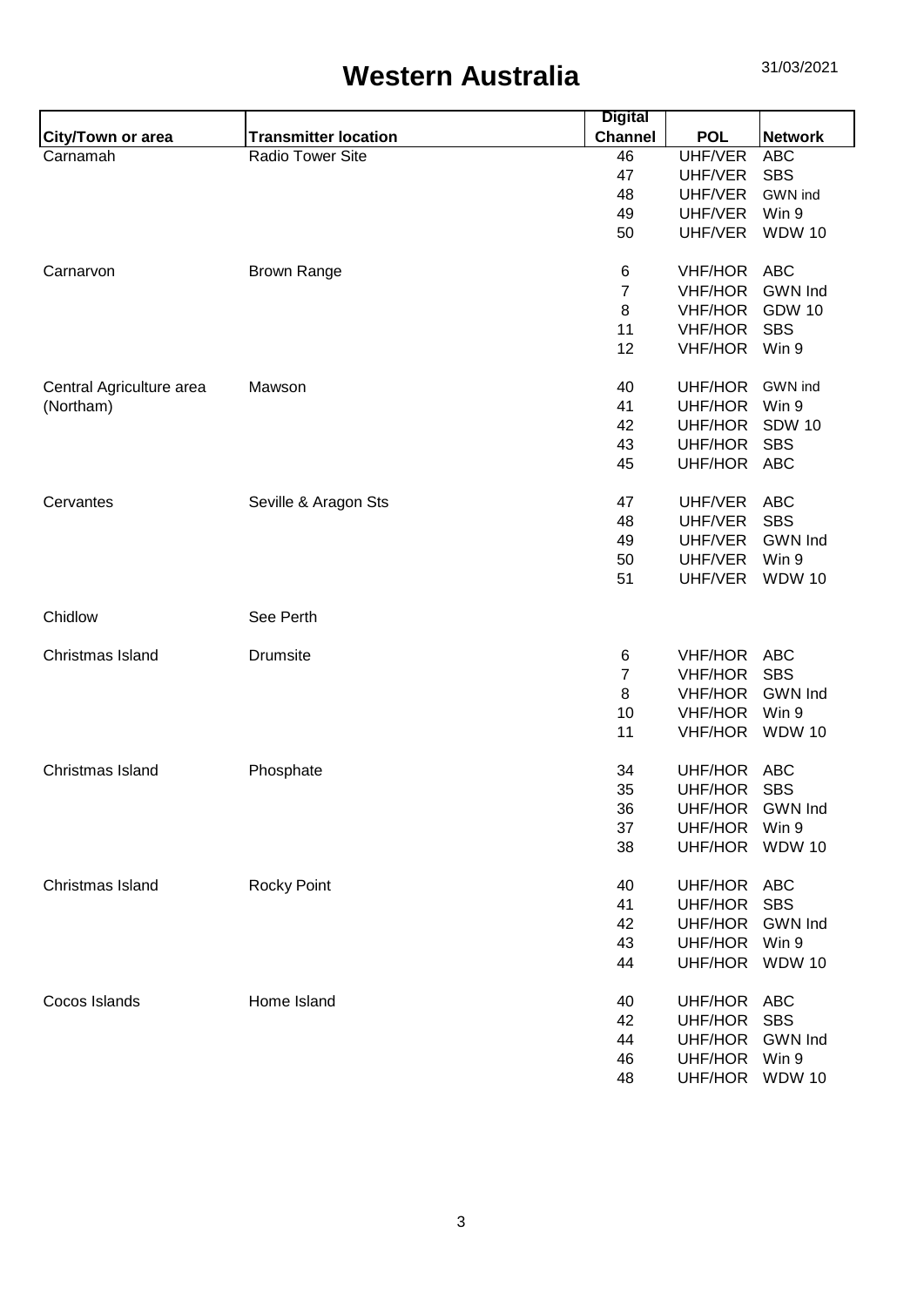|                          |                                           | <b>Digital</b> |                 |                |
|--------------------------|-------------------------------------------|----------------|-----------------|----------------|
| <b>City/Town or area</b> | <b>Transmitter location</b>               | <b>Channel</b> | <b>POL</b>      | <b>Network</b> |
| Cocos Islands            | West Island                               | 6              | <b>VHF/HOR</b>  | <b>ABC</b>     |
|                          |                                           | $\overline{7}$ | <b>VHF/HOR</b>  | <b>SBS</b>     |
|                          |                                           | 8              | <b>VHF/HOR</b>  | <b>GWN Ind</b> |
|                          |                                           | 10             | <b>VHF/HOR</b>  | Win 9          |
|                          |                                           | 11             | <b>VHF/HOR</b>  | <b>WDW 10</b>  |
|                          |                                           |                |                 |                |
| Collie                   | See Bunbury                               |                |                 |                |
| Coolgardie               | <b>Saumarez Street</b>                    | 40             | UHF/HOR SBS     |                |
|                          |                                           | 41             | UHF/HOR ABC     |                |
|                          |                                           | 42             | UHF/HOR         | <b>GWN Ind</b> |
|                          |                                           | 43             | UHF/HOR         | Win 9          |
|                          |                                           | 44             | UHF/HOR         | S/cross 10     |
|                          |                                           |                |                 |                |
| Cue                      | 1km SE of CUE                             | 10             | VHF/HOR ABC     |                |
| Dalwallinu               | 5km WSW of town                           | 49             | UHF/HOR ABC     |                |
| Dampier                  | Kangaroo Hill                             | 28             | UHF/HOR ABC     |                |
|                          | 6km NE of town                            | 30             | UHF/HOR         | <b>SBS</b>     |
|                          |                                           | 31             | UHF/HOR         | <b>WDW 10</b>  |
|                          |                                           | 32             | UHF/HOR         | Win 9          |
|                          |                                           | 33             | UHF/HOR GWN Ind |                |
|                          |                                           |                |                 |                |
| Darkan                   | See Bunbury                               |                |                 |                |
| Denham                   | Monkey Mia Rd                             | $\overline{7}$ | VHF/HOR ABC     |                |
|                          |                                           | 34             | UHF/HOR         | <b>SBS</b>     |
|                          |                                           | 35             | UHF/HOR         | <b>GWN Ind</b> |
|                          |                                           |                |                 | <b>WDW 10</b>  |
|                          |                                           | 37             | UHF/HOR         |                |
|                          |                                           | 39             | UHF/HOR Win 9   |                |
| Denmark                  | Also see Albany and Southern Agricultural |                |                 |                |
| Derby                    | 1.5km NW of town                          | 6              | VHF/HOR GWN Ind |                |
|                          |                                           | 7              | <b>VHF/HOR</b>  | <b>SBS</b>     |
|                          |                                           | 9              | <b>VHF/HOR</b>  | <b>ABC</b>     |
|                          |                                           | 10             | <b>VHF/HOR</b>  | <b>WDW 10</b>  |
|                          |                                           | 12             | VHF/HOR Win 9   |                |
|                          |                                           |                |                 |                |
| Dongara                  | Golf course Rd Port Denison               | 28             | UHF/HOR         | ABC            |
|                          |                                           | 29             | UHF/HOR GWN Ind |                |
|                          |                                           | 31             | UHF/HOR         | Win 9          |
|                          |                                           | 32             | UHF/HOR WDW 10  |                |
|                          |                                           | 33             | UHF/HOR SBS     |                |
| Donnybrook               | See Bunbury                               |                |                 |                |
|                          |                                           |                |                 |                |
| Esperance                | 1km SW of town                            | 8              | VHF/HOR VDW 10  |                |
|                          | <b>Site Wireless</b>                      | 9              | <b>VHF/HOR</b>  | <b>SBS</b>     |
|                          |                                           | 9A             | <b>VHF/HOR</b>  | <b>ABC</b>     |
|                          |                                           | 11             | VHF/HOR Win 9   |                |
|                          |                                           | 12             | VHF/HOR GWN ind |                |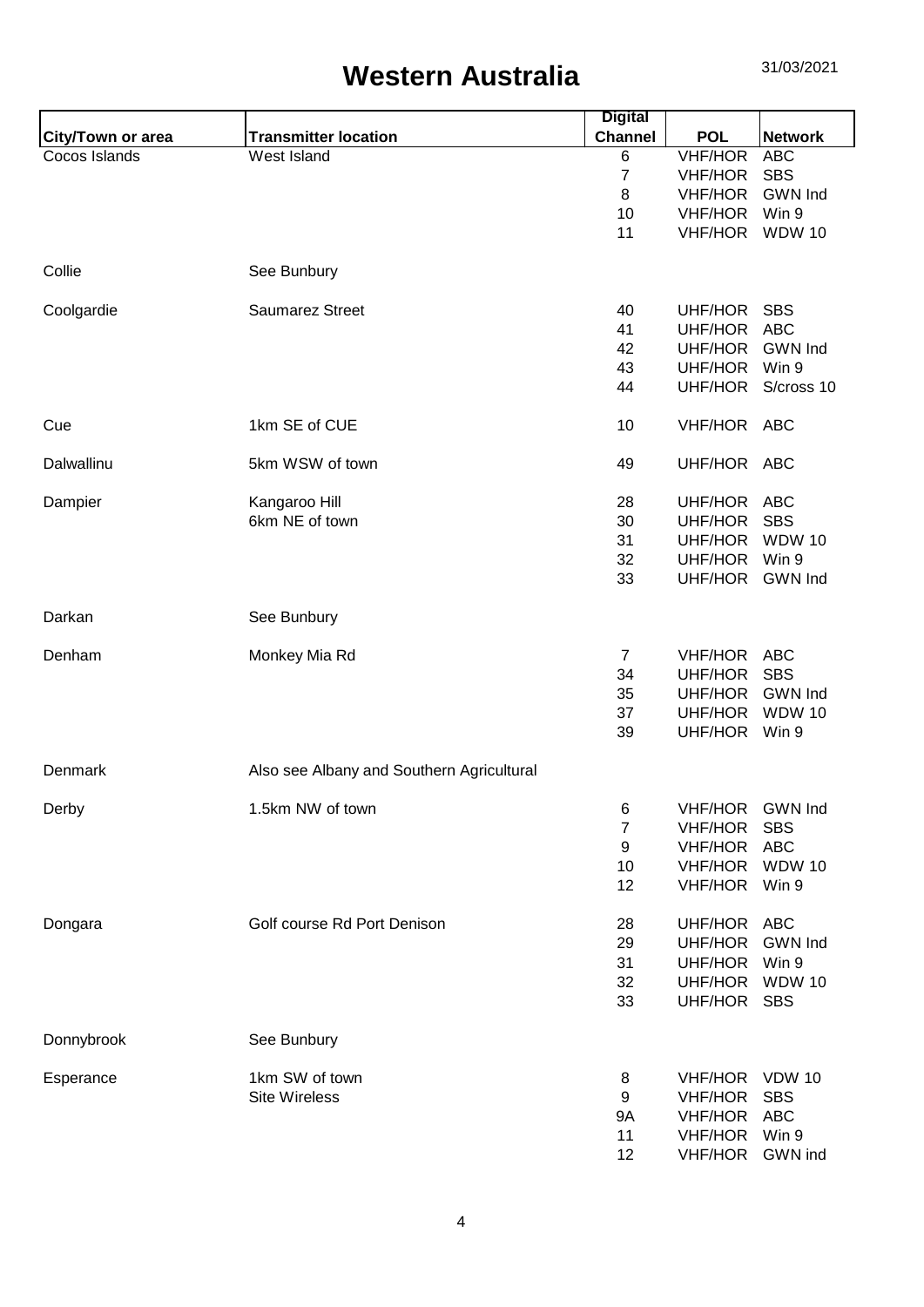|                          |                             | <b>Digital</b>   |                |                |
|--------------------------|-----------------------------|------------------|----------------|----------------|
| <b>City/Town or area</b> | <b>Transmitter location</b> | <b>Channel</b>   | <b>POL</b>     | <b>Network</b> |
| Exmouth                  | 1km N of town               | 6                | <b>VHF/HOR</b> | <b>GWN</b> Ind |
|                          |                             | $\overline{7}$   | <b>VHF/HOR</b> | <b>ABC</b>     |
|                          |                             | 9                | <b>VHF/HOR</b> | <b>SBS</b>     |
|                          |                             | 11               | <b>VHF/HOR</b> | Win 9          |
|                          |                             | 12               | <b>VHF/HOR</b> | <b>WDW 10</b>  |
| <b>Fitzroy Crossing</b>  | <b>Fallon Rd</b>            | 40               | UHF/VER        | <b>SBS</b>     |
|                          |                             | 41               | UHF/VER        | <b>ABC</b>     |
|                          |                             | 42               | UHF/VER        | <b>GWN Ind</b> |
|                          |                             | 43               | UHF/VER        | Win 9          |
|                          |                             | 44               | UHF/VER        | <b>WDW 10</b>  |
| Geraldton                | Moresby Range               | 40               | UHF/HOR        | <b>GWN Ind</b> |
|                          | 11km NNE of town            | 41               | UHF/HOR        | <b>ABC</b>     |
|                          |                             | 42               | UHF/HOR        | <b>SBS</b>     |
|                          |                             | 44               | UHF/HOR        | Win 9          |
|                          |                             | 45               | UHF/HOR GDW 10 |                |
| Greenbushes              | See Bunbury                 |                  |                |                |
| <b>Halls Creek</b>       | 1km NE of town              | $\overline{7}$   | VHF/HOR        | <b>GWN</b>     |
|                          |                             | $\boldsymbol{9}$ | <b>VHF/HOR</b> | <b>ABC</b>     |
|                          |                             | <b>9A</b>        | <b>VHF/HOR</b> | <b>SBS</b>     |
|                          |                             | 10               | <b>VHF/HOR</b> | <b>WDW 10</b>  |
|                          |                             | 12               | <b>VHF/HOR</b> | Win 9          |
| Harvey                   | See bunbury                 |                  |                |                |
| Highbury                 | See Wagin                   |                  |                |                |
| Hopetoun                 | 1km NW of town              | 40               | UHF/VER        | ABC            |
| Jigalong                 | <b>Broadcast site</b>       | 42               | UHF/HOR ACT    |                |
| Jurien                   | 4km NE of town              | 34               | UHF/HOR SBS    |                |
|                          |                             | 35               | UHF/HOR        | <b>GWN Ind</b> |
|                          |                             | 36               | UHF/HOR        | Win 9          |
|                          |                             | 37               | UHF/HOR        | <b>ABC</b>     |
|                          |                             | 38               | UHF/HOR WDW 10 |                |
| Kalbarri                 | 0.5km E of town             | 6                | VHF/HOR        | <b>GWN Ind</b> |
|                          |                             | 8                | <b>VHF/HOR</b> | <b>ABC</b>     |
|                          |                             | 10               | <b>VHF/HOR</b> | <b>SBS</b>     |
|                          |                             | 11               | <b>VHF/HOR</b> | Win 9          |
|                          |                             | 12               | <b>VHF/HOR</b> | <b>VDW 10</b>  |
| Kalgoorlie               | 6km NW of town              | 7                | <b>VHF/HOR</b> | <b>SBS</b>     |
|                          |                             | 9                | <b>VHF/HOR</b> | <b>VDW 10</b>  |
|                          |                             | <b>9A</b>        | <b>VHF/HOR</b> | <b>ABC</b>     |
|                          |                             | 10               | <b>VHF/HOR</b> | Win 9          |
|                          |                             | 12               | <b>VHF/HOR</b> | <b>GWN Ind</b> |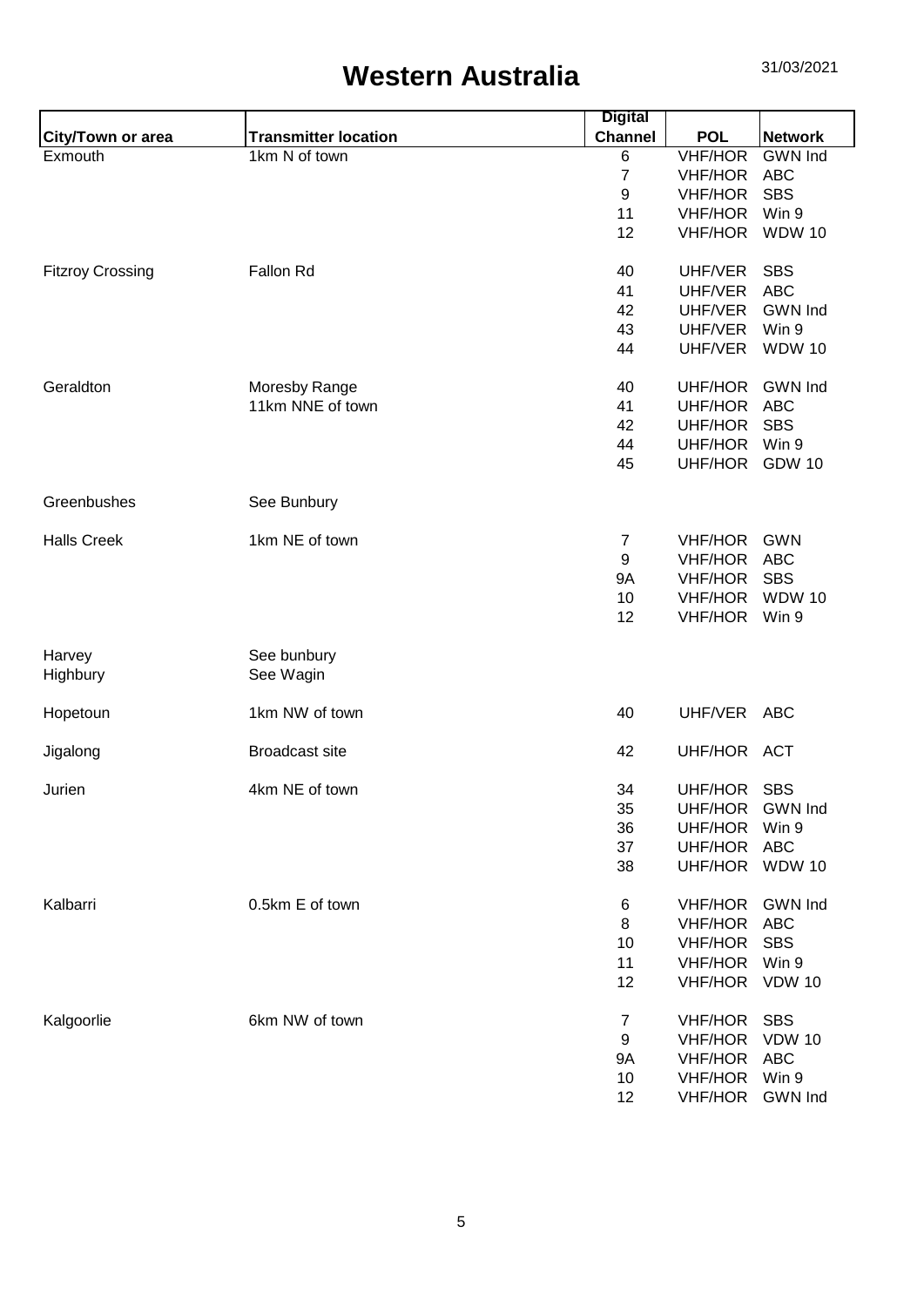|                          |                             | <b>Digital</b> |                |                    |
|--------------------------|-----------------------------|----------------|----------------|--------------------|
| <b>City/Town or area</b> | <b>Transmitter location</b> | <b>Channel</b> | <b>POL</b>     | <b>Network</b>     |
| Kambalda                 | Red Hill 48km SE            | 40             | UHF/HOR        | <b>ABC</b>         |
|                          |                             | 41             | UHF/HOR        | <b>SBS</b>         |
|                          |                             | 42             | UHF/HOR        | <b>GWN Ind</b>     |
|                          |                             | 43             | UHF/HOR        | Win 9              |
|                          |                             | 44             | UHF/HOR        | <b>VDW 10</b>      |
| Karratha                 | 1km WNW of town             | 40             | UHF/HOR        | GWN ind(7)         |
|                          |                             | 41             | UHF/HOR        | Win 9              |
|                          |                             | 42             | UHF/HOR        | <b>ABC</b>         |
|                          |                             | 43             | UHF/HOR        | <b>WDW 10</b>      |
|                          |                             | 44             | UHF/HOR        | <b>SBS</b>         |
| Katanning                | 12kmSSW of town             | 40             | UHF/VER        | <b>GWN Ind</b>     |
|                          |                             | 41             | UHF/VER        | Win 9              |
|                          |                             | 42             | UHF/VER        | <b>SDW 10</b>      |
|                          |                             | 44             | UHF/VER        | <b>SBS</b>         |
|                          |                             | 45             | UHF/VER        | <b>ABC</b>         |
| Kojonup                  | 2km S of town               | 46             | UHF/HOR        | <b>GWN Ind</b>     |
|                          |                             | 48             | UHF/HOR        | <b>SBS</b>         |
|                          |                             | 49             | UHF/HOR        | <b>SDW 10</b>      |
|                          |                             | 50             | UHF/HOR        | <b>ABC</b>         |
|                          |                             | 51             | UHF/HOR Win 9  |                    |
|                          |                             |                |                |                    |
| Koolyanobbing            | See Southern Cross          |                |                |                    |
| Koorda                   | Lot 77 Ningham St           | 46             | UHF/VER        | <b>SBS</b>         |
|                          |                             | 47             | UHF/VER        | <b>ABC</b>         |
|                          |                             | 48             | UHF/VER        | <b>GWN Ind</b>     |
|                          |                             | 50             | UHF/VER        | Win 9              |
|                          |                             | 51             | UHF/VER        | S/cross 10         |
| Kununurra                | Kelly Knob                  | 6              | <b>VHF/HOR</b> | <b>GWN Ind</b>     |
|                          | 1km NE of town              | $\overline{7}$ | VHF/HOR        | <b>WDW 10</b>      |
|                          |                             | 8              | <b>VHF/HOR</b> | ABC                |
|                          |                             | 10             | <b>VHF/HOR</b> | <b>SBS</b>         |
|                          |                             | 11             | <b>VHF/HOR</b> | Win 9              |
|                          |                             |                |                |                    |
| Kununurra East           | Lakeside Lily Creek         | 40             | UHF/HOR        | <b>ABC</b>         |
|                          |                             | 41             | UHF/HOR        | <b>SBS</b>         |
|                          |                             | 42             | UHF/HOR        | <b>GWN Ind</b>     |
|                          |                             | 43             | UHF/HOR        | Win 9              |
|                          |                             | 44             | UHF/HOR        | <b>WDW 10</b>      |
| Lake Grace               | <b>Dewar Street</b>         | 34             | UHF/VER        | <b>ABC</b>         |
| Lancelin                 | 6km NE of town              | 40             | UHF/HOR SBS    |                    |
|                          | Ocean Farms                 | 41             | UHF/HOR        | <b>ABC</b>         |
|                          |                             | 42             | UHF/HOR        | SEVEN <sub>7</sub> |
|                          |                             | 43             | UHF/HOR        | NINE <sub>9</sub>  |
|                          |                             | 44             | UHF/HOR TEN 10 |                    |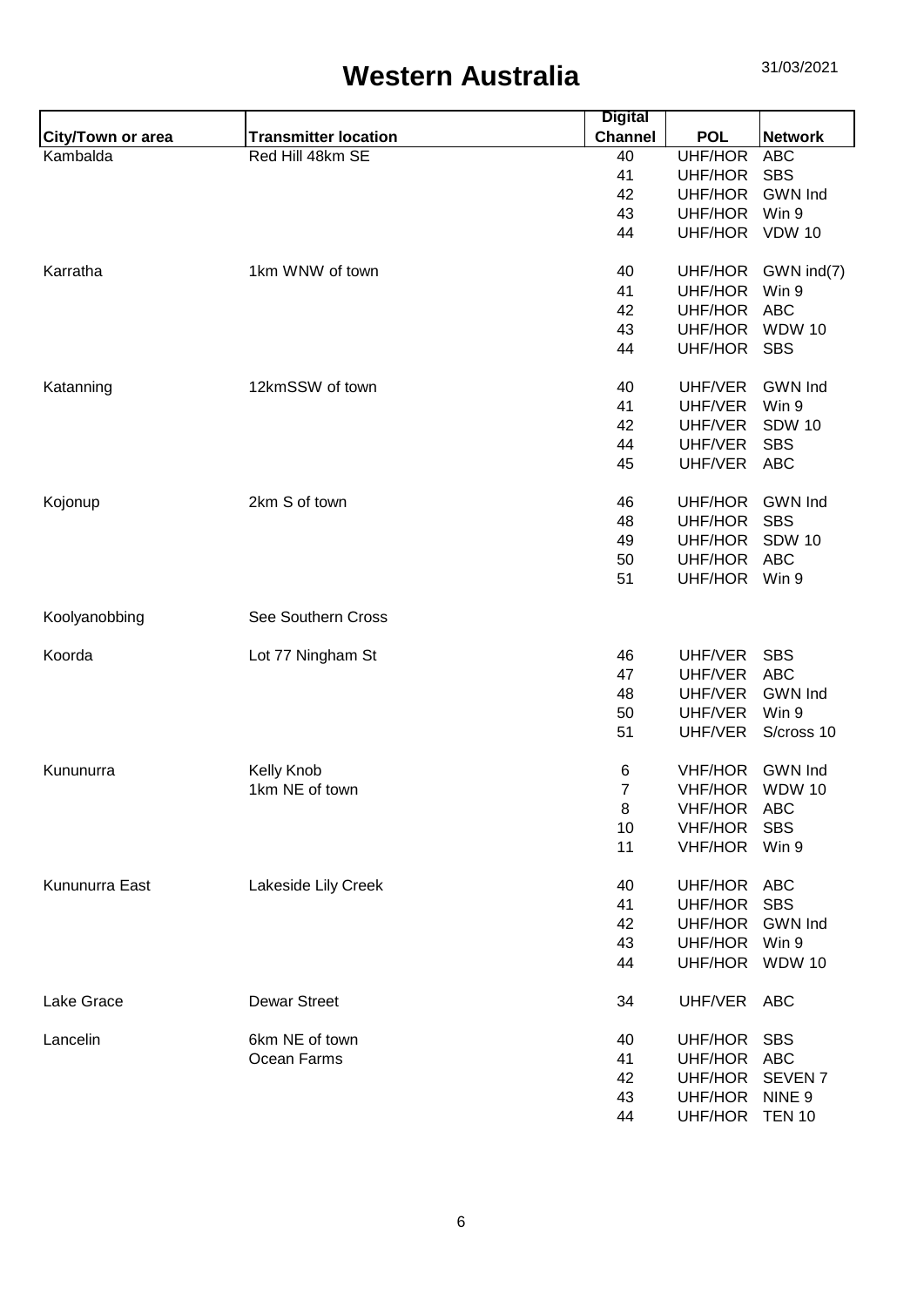|                       |                             | <b>Digital</b> |                |                    |
|-----------------------|-----------------------------|----------------|----------------|--------------------|
| City/Town or area     | <b>Transmitter location</b> | <b>Channel</b> | <b>POL</b>     | <b>Network</b>     |
| Laverton              | Telephone Exchange          | 11             | <b>VHF/HOR</b> | <b>ABC</b>         |
|                       | <b>Hawks Place</b>          | 46             | UHF/HOR        | <b>SBS</b>         |
|                       |                             | 47             | UHF/HOR        | <b>GWN Ind</b>     |
|                       |                             | 48             | UHF/HOR        | Win 9              |
|                       |                             | 49             | UHF/HOR        | S/Cross 10         |
| Leeman                | 1.2km S of town             | 6              | VHF/HOR ABC    |                    |
| Leinster              |                             | 11             | VHF/HOR ABC    |                    |
| Leonora               | Lot 240 Hoover St           | 10             | VHF/HOR ABC    |                    |
|                       |                             | 41             | UHF/HOR        | <b>SBS</b>         |
|                       |                             | 42             | UHF/HOR        | <b>GWN Ind</b>     |
|                       |                             | 43             | UHF/HOR        | Win 9              |
|                       |                             | 44             | UHF/HOR        | <b>SDW 10</b>      |
| Mandurah/Singleton    | off Scarp Road              | 30             | UHF/VER        | Seven <sub>7</sub> |
|                       | SE of Mandurah              | 31             | UHF/VER        | NINE9              |
|                       |                             | 33             | UHF/VER        | <b>TEN 10</b>      |
| Mandurah/Waroona      | Scarp Rd Pinjarra           | 40             | UHF/VER        | <b>SBS</b>         |
|                       |                             | 41             | UHF/VER        | <b>ABC</b>         |
|                       |                             | 42             | UHF/VER        | GWN ind            |
|                       |                             | 43             | UHF/VER        | Win 9              |
|                       |                             | 44             | UHF/VER        | <b>SDW 10</b>      |
| Manjimup              | Shire Depot Marri St        | 46             | UHF/HOR ABC    |                    |
|                       |                             | 47             | UHF/HOR        | <b>SBS</b>         |
|                       |                             | 48             | UHF/HOR        | <b>GWN</b> ind     |
|                       |                             | 49             | UHF/HOR        | <b>SDW 10</b>      |
|                       |                             | 50             | UHF/HOR        | Win 9              |
| Marble Bar            | Augusta St                  | $\overline{7}$ | VHF/HOR ABC    |                    |
| <b>Margaret River</b> | Le Souef Street             | 41             | UHF/VER        | GWN ind            |
|                       | See Bunbury                 | 42             | UHF/VER        | Win 9              |
|                       |                             | 43             | UHF/VER        | <b>SBS</b>         |
|                       |                             | 44             | UHF/VER        | <b>SDW 10</b>      |
|                       |                             | 45             | UHF/VER        | <b>ABC</b>         |
| Mawson                | See Central Agricultural    |                |                |                    |
| Meckering             | See Northam                 |                |                |                    |
| Meekatharra           | Roberts St                  | $\overline{7}$ | <b>VHF/HOR</b> | <b>WDW 10</b>      |
|                       |                             | 9              |                | <b>ABC</b>         |
|                       |                             |                | <b>VHF/HOR</b> |                    |
|                       |                             | 9Α             | <b>VHF/HOR</b> | <b>SBS</b>         |
|                       |                             | 10             | <b>VHF/HOR</b> | <b>GWN</b>         |
|                       |                             | 12             | VHF/HOR        | Win 9              |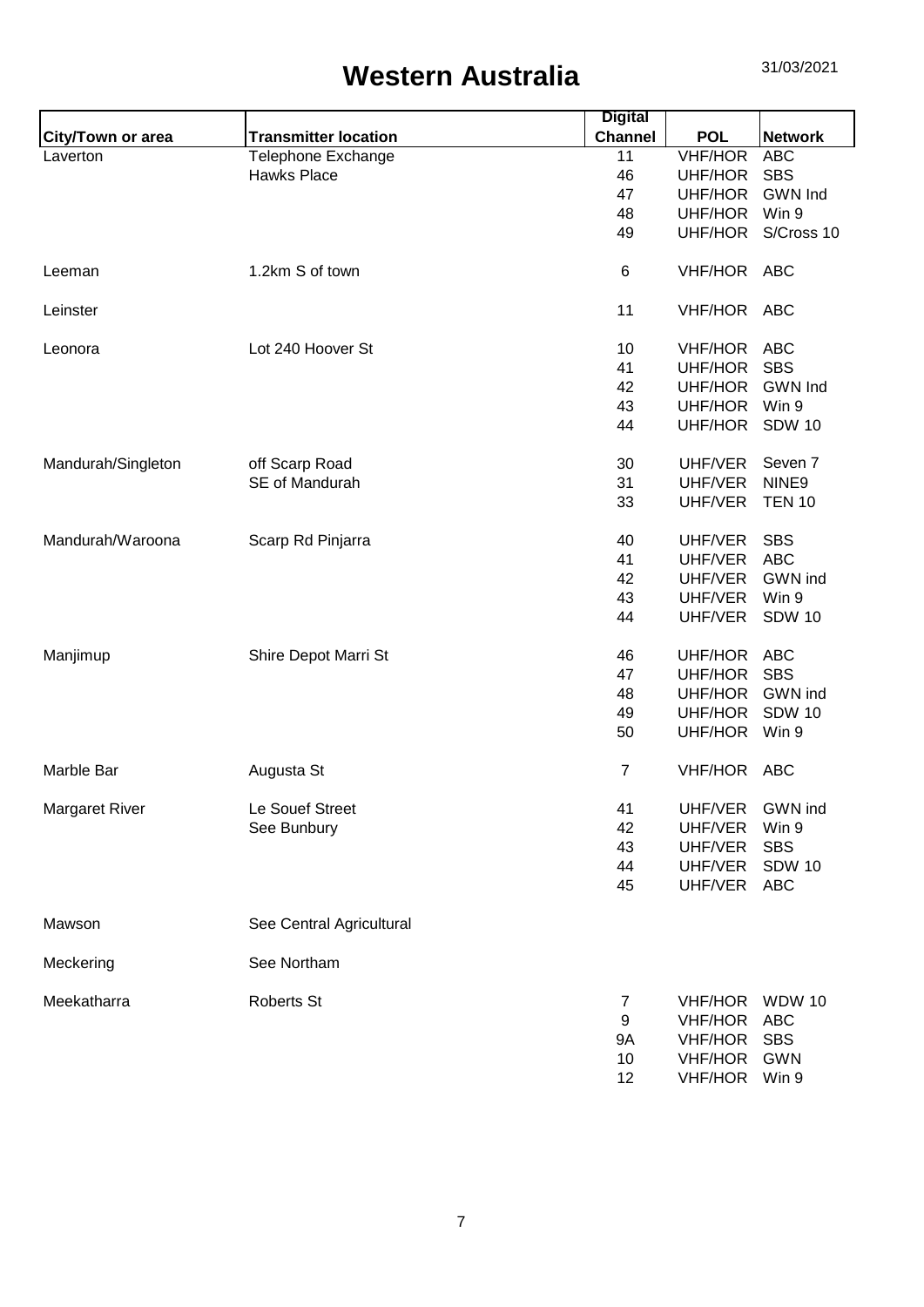|                          |                             | <b>Digital</b> |                |                |
|--------------------------|-----------------------------|----------------|----------------|----------------|
| <b>City/Town or area</b> | <b>Transmitter location</b> | <b>Channel</b> | <b>POL</b>     | <b>Network</b> |
| Menzies                  | Walsh St                    | 10             | <b>VHF/HOR</b> | <b>ABC</b>     |
|                          | Shenton St                  | 41             | UHF/HOR        | <b>SBS</b>     |
|                          |                             | 42             | UHF/HOR        | <b>GWN Ind</b> |
|                          |                             | 43             | UHF/HOR        | Win 9          |
|                          |                             | 44             | UHF/HOR        | <b>WDW 10</b>  |
| Merredin                 | 106 Barrack Street          | 46             | UHF/HOR        | <b>GWN Ind</b> |
|                          |                             | 48             | UHF/HOR        | <b>SBS</b>     |
|                          | SE coner of reserve         | 49             | UHF/HOR        | <b>VDW 10</b>  |
|                          |                             | 50             | UHF/HOR        | <b>ABC</b>     |
|                          |                             | 51             | UHF/HOR        | Win 9          |
| Mingenew                 | 8km SSW of town             | 46             | UHF/HOR        | <b>ABC</b>     |
|                          |                             | 47             | UHF/HOR        | <b>SBS</b>     |
|                          |                             | 48             | UHF/HOR        | <b>GWN Ind</b> |
|                          |                             | 49             | UHF/HOR        | Win 9          |
|                          |                             | 50             | UHF/HOR        | <b>GDW 10</b>  |
| Moora                    | <b>Quarrel Range</b>        | 34             | UHF/HOR        | <b>WDW 10</b>  |
|                          | 15km E of town              | 35             | UHF/HOR        | <b>GWN Ind</b> |
|                          |                             | 37             | UHF/HOR        | Win 9          |
|                          |                             | 38             | UHF/HOR        | <b>ABC</b>     |
|                          |                             | 39             | UHF/HOR        | <b>SBS</b>     |
| Morawa                   | Mt Campbell                 | $\overline{7}$ | VHF/HOR        | ABC            |
|                          | 18km SW of town             | 29             | UHF/HOR        | <b>GWN Ind</b> |
|                          |                             | 31             | UHF/HOR        | Win 9          |
|                          |                             | 32             | UHF/HOR        | <b>GDW 10</b>  |
|                          |                             | 33             | UHF/HOR SBS    |                |
| Mt Barker                | See Southern Agricultural   |                |                |                |
| Mt Magnet                | School                      | 7              | <b>VHF/HOR</b> | <b>WDW 10</b>  |
|                          |                             | 9              | VHF/HOR ABC    |                |
|                          |                             | 9A             | <b>VHF/HOR</b> | <b>SBS</b>     |
|                          |                             | 11             | <b>VHF/HOR</b> | <b>GWN Ind</b> |
|                          |                             | 12             | <b>VHF/HOR</b> | Win 9          |
| Mullewa                  | 2km SW of town              | 46             | UHF/HOR        | <b>ABC</b>     |
|                          |                             | 47             | UHF/HOR        | <b>SBS</b>     |
|                          |                             | 48             | UHF/HOR        | <b>GWN Ind</b> |
|                          |                             | 49             | UHF/HOR        | Win 9          |
|                          |                             | 50             | UHF/HOR        | <b>GDW 10</b>  |
|                          |                             |                |                |                |
| Nannup                   | Adj Dunnet Rd               | 28             | UHF/VER        | <b>SBS</b>     |
|                          |                             | 29             | UHF/VER        | GWN ind        |
|                          |                             | 30             | UHF/VER        | Win 9          |
|                          |                             | 31             | UHF/VER        | <b>ABC</b>     |
|                          |                             | 33             | UHF/VER        | <b>SDW 10</b>  |
| Narembeen                | Adj To High School          | 50             | UHF/VER ABC    |                |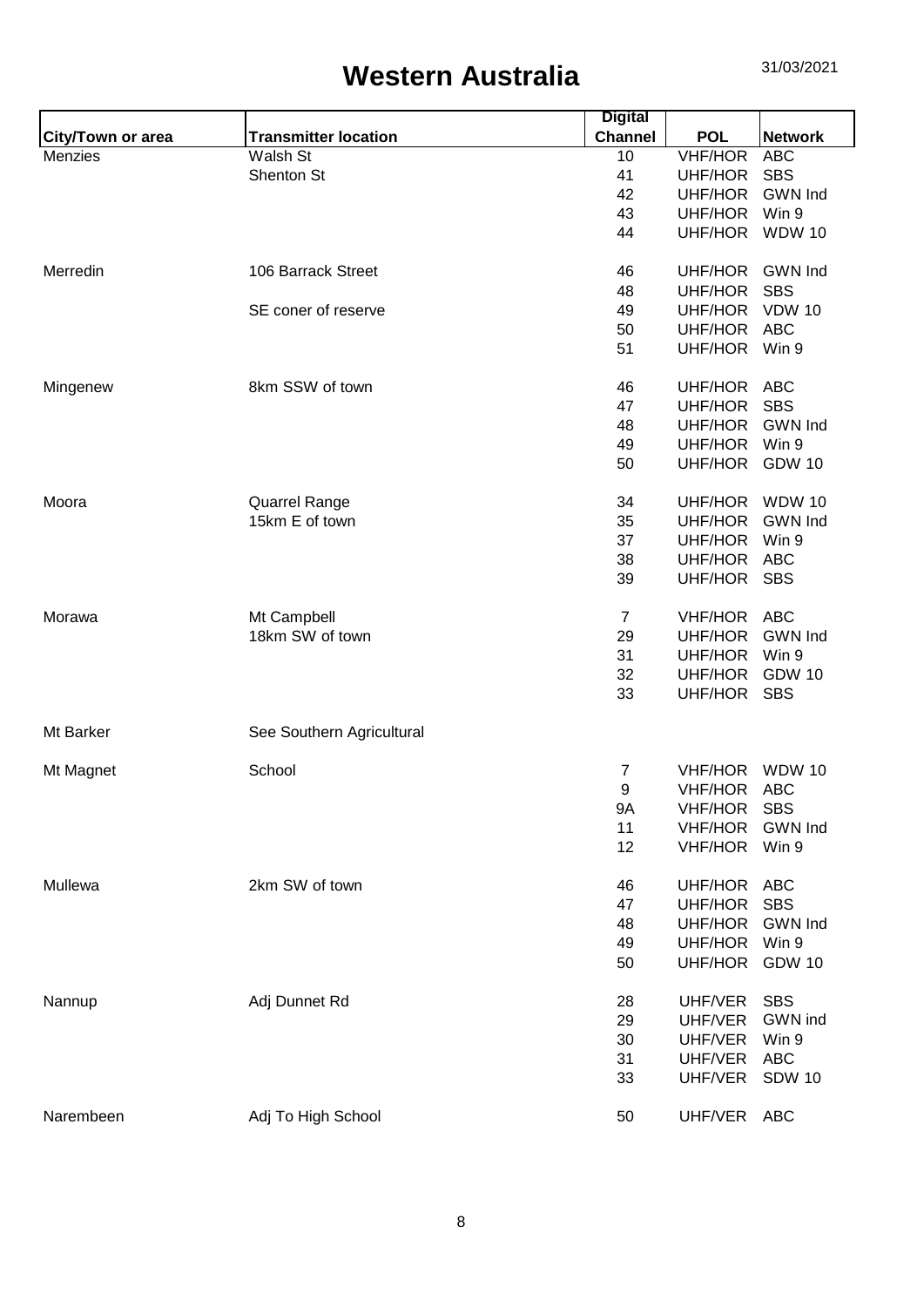|                   |                             | <b>Digital</b>   |                           |                |
|-------------------|-----------------------------|------------------|---------------------------|----------------|
| City/Town or area | <b>Transmitter location</b> | <b>Channel</b>   | <b>POL</b>                | <b>Network</b> |
| Narrogin          | 10km N of town              | 46               | UHF/HOR                   | <b>GWN</b> Ind |
|                   |                             | 48               | UHF/HOR                   | <b>SBS</b>     |
|                   |                             | 49               | UHF/HOR                   | <b>SDW 10</b>  |
|                   |                             | 50               | UHF/HOR                   | <b>ABC</b>     |
|                   |                             | 51               | UHF/HOR                   | Win 9          |
| Newman            | 2km NW of town              | 6                | <b>VHF/HOR</b>            | <b>ABC</b>     |
|                   |                             | $\overline{7}$   | <b>VHF/HOR</b>            | <b>GWN Ind</b> |
|                   |                             | 8                | <b>VHF/HOR</b>            | <b>WDW 10</b>  |
|                   |                             | 10               | <b>VHF/HOR</b>            | Win 9          |
|                   |                             | 11               | <b>VHF/HOR</b>            | <b>SBS</b>     |
|                   |                             |                  |                           |                |
| Norseman          | 9km NW of town              | 6                | <b>VHF/HOR</b>            | <b>ABC</b>     |
|                   | 88 Prinsep St.              | 47               | UHF/HOR                   | <b>SBS</b>     |
|                   |                             | 48               | UHF/HOR                   | <b>GWN Ind</b> |
|                   |                             | 49               | UHF/HOR                   | Win 9          |
|                   |                             | 50               | UHF/HOR VDW 10            |                |
| Northam           | 1.7km W of town             | 46               | UHF/HOR                   | <b>GWN Ind</b> |
|                   |                             | 48               | UHF/HOR                   | <b>SBS</b>     |
|                   |                             | 49               | UHF/HOR                   | <b>SDW 10</b>  |
|                   |                             | 50               | UHF/HOR                   | <b>ABC</b>     |
|                   |                             | 51               | UHF/HOR Win 9             |                |
| Northampton       | 2km SE of town              | 46               | UHF/HOR                   | <b>ABC</b>     |
|                   |                             | 47               | UHF/HOR SBS               |                |
|                   | 1km SSE of town             |                  |                           |                |
| Onslow            |                             | $\overline{7}$   | <b>VHF/HOR</b>            | <b>ABC</b>     |
|                   |                             | 41               | UHF/HOR                   | <b>SBS</b>     |
|                   |                             | 43               | UHF/HOR                   | <b>GWN Ind</b> |
|                   |                             | 45               | UHF/HOR<br>UHF/HOR WDW 10 | Win 9          |
|                   |                             | 47               |                           |                |
| Pannawonica       | 2km S of town               | 6                | VHF/HOR Win 9             |                |
|                   |                             | $\boldsymbol{7}$ | VHF/HOR                   | <b>WDW 10</b>  |
|                   |                             | 8                | <b>VHF/HOR</b>            | <b>GWN</b> Ind |
|                   |                             | $\boldsymbol{9}$ | <b>VHF/HOR</b>            | <b>ABC</b>     |
|                   |                             | 10               | VHF/HOR SBS               |                |
| Paraburdoo        | 4km S of town               | $\overline{7}$   | <b>VHF/HOR</b>            | Win 9          |
|                   | <b>MT Mysery</b>            | 9                | <b>VHF/HOR</b>            | <b>WDW 10</b>  |
|                   |                             | 9A               | <b>VHF/HOR</b>            | <b>ABC</b>     |
|                   |                             | 10               | <b>VHF/HOR</b>            | <b>GWN</b> Ind |
|                   |                             | 12               | VHF/HOR SBS               |                |
| Pemberton         | <b>Glew Street</b>          | 28               | UHF/HOR                   | <b>SBS</b>     |
|                   |                             | 29               | UHF/HOR                   | GWN ind        |
|                   |                             | 30               | UHF/HOR                   | Win 9          |
|                   |                             | 32               | UHF/HOR ABC               |                |
|                   |                             |                  |                           |                |
|                   |                             | 33               | UHF/HOR WDW 10            |                |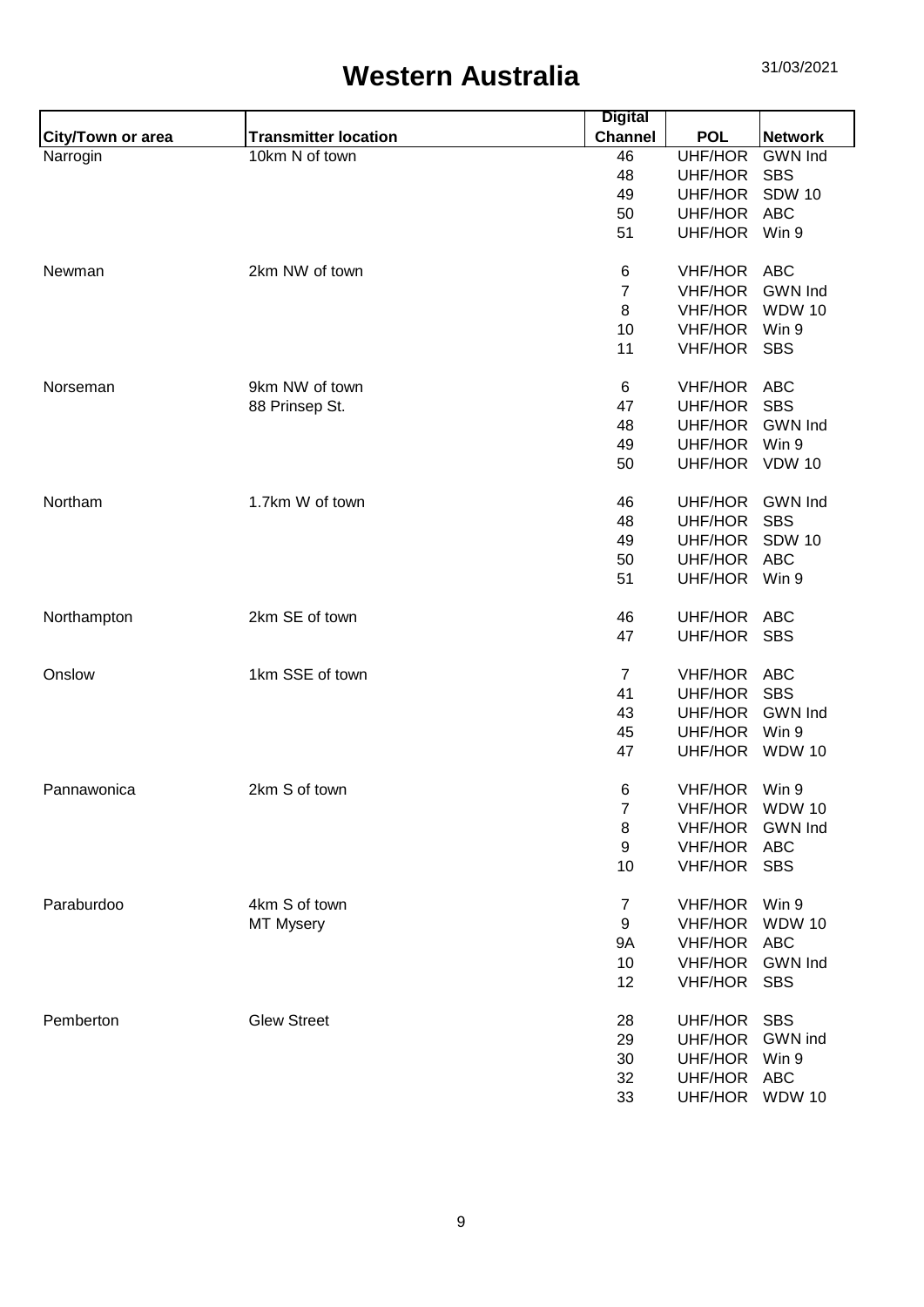|                            |                             | <b>Digital</b> |                 |                    |
|----------------------------|-----------------------------|----------------|-----------------|--------------------|
| City/Town or area          | <b>Transmitter location</b> | <b>Channel</b> | <b>POL</b>      | <b>Network</b>     |
| Perth                      | 18km E of city              | 6              | <b>VHF/HOR</b>  | SEVEN <sub>7</sub> |
|                            | Bickley/Carmel              | $\overline{7}$ | <b>VHF/HOR</b>  | <b>SBS</b>         |
|                            |                             | 8              | <b>VHF/HOR</b>  | NINE <sub>9</sub>  |
|                            |                             | 11             | <b>VHF/HOR</b>  | <b>TEN 10</b>      |
|                            |                             | 12             | VHF/HOR ABC     |                    |
|                            |                             | 32             | UHF/HOR ATW ind |                    |
| Perth City                 | <b>Bank West Tower</b>      | 46             | UHF/HOR         | <b>SEVEN7</b>      |
|                            |                             | 47             | <b>UHF/HOR</b>  | NINE <sub>9</sub>  |
|                            |                             | 48             | UHF/HOR         | <b>TEN 10</b>      |
|                            |                             | 49             | UHF/HOR         | <b>ABC</b>         |
|                            |                             | 50             | UHF/HOR SBS     |                    |
| <b>Perth Coastal</b>       | <b>Observation City</b>     | 46             | UHF/HOR         | <b>SEVEN7</b>      |
|                            | <b>SCARBOROUGH</b>          | 47             | UHF/HOR         | NINE <sub>9</sub>  |
|                            |                             | 48             | UHF/HOR         | <b>TEN 10</b>      |
|                            |                             | 49             | UHF/HOR ABC     |                    |
|                            |                             | 50             | UHF/HOR SBS     |                    |
| Perth                      | Lancelin                    |                |                 |                    |
| Also see                   | Roleystone                  |                |                 |                    |
|                            | Toodyay                     |                |                 |                    |
|                            | <b>Two Rocks</b>            |                |                 |                    |
| Pengilly                   | See Northam                 |                |                 |                    |
| Pinjarra                   | See Bunbury & Perth         |                |                 |                    |
| Port Hedland               | 7km S of town               | 6              | <b>VHF/HOR</b>  | <b>SBS</b>         |
|                            |                             | 8              | VHF/HOR ABC     |                    |
|                            |                             | 9              | <b>VHF/HOR</b>  | <b>WDW 10</b>      |
|                            |                             | 10             | <b>VHF/HOR</b>  | Win 9              |
|                            |                             | 12             | <b>VHF/HOR</b>  | <b>GWN Ind</b>     |
| Ravensthorpe               | <b>PWD Water RESERVE</b>    | 10             | VHF/HOR ABC     |                    |
| Roebourne                  | Mt welcome                  | $\overline{7}$ | <b>VHF/HOR</b>  | <b>GWN Ind</b>     |
|                            | 2km NW of town              | 8              | <b>VHF/HOR</b>  | <b>SBS</b>         |
|                            |                             | <b>9A</b>      | <b>VHF/HOR</b>  | <b>ABC</b>         |
|                            |                             | 10             | <b>VHF/HOR</b>  | Win 9              |
|                            |                             | 11             | <b>VHF/HOR</b>  | <b>WDW 10</b>      |
|                            |                             | 34             | UHF/HOR HPO 34  |                    |
| Roleystone                 | Bedfordale                  | 40             | UHF/HOR         | <b>SBS</b>         |
|                            | 5km NE of Armadale          | 41             | UHF/HOR         | <b>ABC</b>         |
|                            | 32 8 18, 116 2 52           | 42             | UHF/HOR         | SEVEN <sub>7</sub> |
|                            |                             | 43             | UHF/HOR         | NINE <sub>9</sub>  |
|                            |                             | 44             | UHF/HOR         | <b>TEN 10</b>      |
| Southern Agricultural Area | Mt Barker                   | 6              | <b>VHF/VER</b>  | <b>GWN Ind</b>     |
|                            |                             | 8              | <b>VHF/VER</b>  | Win 9              |
|                            |                             | 10             | <b>VHF/VER</b>  | <b>SBS</b>         |
|                            |                             | 11             | VHF/VER         | <b>ABC</b>         |
|                            |                             | 12             | VHF/VER         | <b>SDW 10</b>      |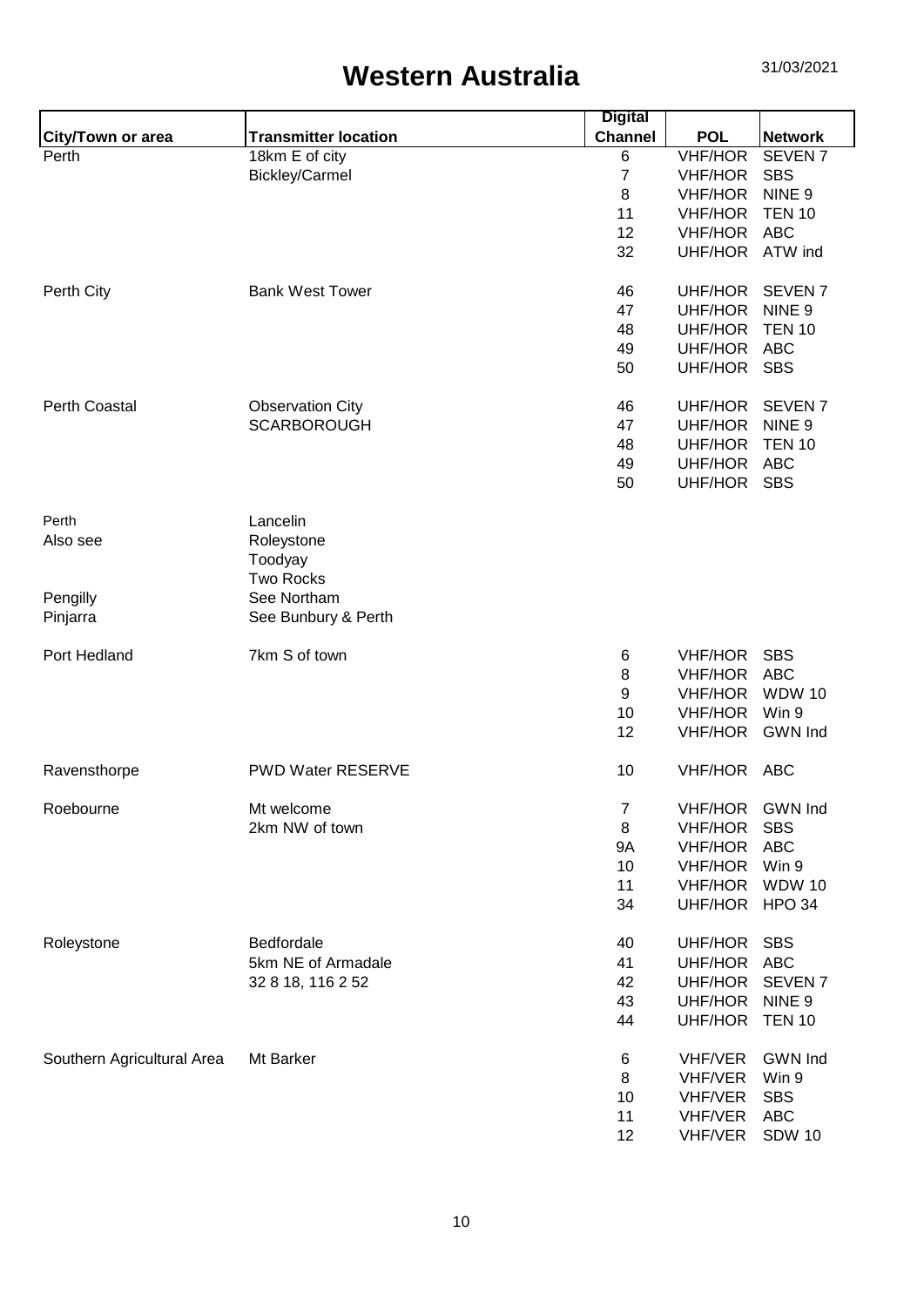|                          |                             | <b>Digital</b> |                |                    |
|--------------------------|-----------------------------|----------------|----------------|--------------------|
| <b>City/Town or area</b> | <b>Transmitter location</b> | <b>Channel</b> | <b>POL</b>     | <b>Network</b>     |
| Southern Cross           | Ghooli 18km E               | $\overline{7}$ | <b>VHF/HOR</b> | <b>ABC</b>         |
|                          |                             |                |                |                    |
| Southern Cross Town      | Wimmera Hill Reserve        | 28             | UHF/HOR        | <b>SBS</b>         |
|                          |                             | 30             | UHF/HOR        | <b>VDW 10</b>      |
|                          |                             | 31             | UHF/HOR        | Win 9              |
|                          |                             | 33             | UHF/HOR        | <b>GWN Ind</b>     |
| <b>Tom Price</b>         |                             |                |                | <b>GWN Ind</b>     |
|                          |                             | 6              | VHF/HOR        |                    |
|                          |                             | 8              | <b>VHF/HOR</b> | <b>WDW 10</b>      |
|                          |                             | <b>9A</b>      | <b>VHF/HOR</b> | Win 9              |
|                          |                             | 11             | <b>VHF/HOR</b> | <b>SBS</b>         |
|                          |                             | 12             | <b>VHF/HOR</b> | ABC                |
| Perth/Toodyay            | 1km S of town               | 46             | UHF/HOR        | <b>SBS</b>         |
|                          |                             | 47             | UHF/HOR        | <b>ABC</b>         |
|                          |                             | 48             | UHF/HOR        | SEVEN <sub>7</sub> |
|                          |                             |                |                |                    |
|                          |                             | 49             | <b>UHF/HOR</b> | NINE <sub>9</sub>  |
|                          |                             | 50             | UHF/HOR        | <b>TEN 10</b>      |
| <b>Two Rocks</b>         | <b>Water Tank</b>           | 28             | UHF/DUO        | <b>SBS</b>         |
|                          |                             | 29             | UHF/DUO        | <b>ABC</b>         |
|                          |                             | 30             | UHF/DUO        | SEVEN <sub>7</sub> |
|                          |                             | 31             | UHF/DUO        | NINE <sub>9</sub>  |
|                          |                             | 33             | UHF/DUO        | <b>TEN 10</b>      |
|                          |                             |                |                |                    |
| Wagin                    | Mt Latham                   | 28             | UHF/HOR        | <b>SBS</b>         |
|                          | 6km NW of town              | 29             | UHF/HOR        | <b>ABC</b>         |
|                          |                             | 30             | UHF/HOR        | Win 9              |
|                          |                             |                |                |                    |
|                          |                             | 31             | UHF/HOR        | <b>SDW 10</b>      |
|                          |                             | 33             | UHF/HOR        | <b>GWN Ind</b>     |
| Warburton                | Adjacent To Comm Off        | 40             | UHF/VER        | <b>GWN Ind</b>     |
|                          |                             | 42             | UHF/VER        | Win 9              |
|                          |                             | 44             | UHF/VER        | <b>WDW 10</b>      |
|                          |                             | 46             | UHF/VER        | <b>SBS</b>         |
|                          |                             |                |                | <b>ABC</b>         |
|                          |                             | 48             | UHF/VER        |                    |
| Waroona                  | See Bunbury                 |                |                |                    |
| Wongan Hills Town        | 486 Quinlan St              | 46             | UHF/VER        | <b>SBS</b>         |
|                          |                             | 47             | UHF/VER        | <b>ABC</b>         |
|                          |                             |                | UHF/VER        | <b>GWN</b> Ind     |
|                          |                             | 48             |                |                    |
|                          |                             | 50             | UHF/VER        | Win 9              |
|                          |                             | 51             | UHF/VER        | <b>WDW 10</b>      |
| Wyndham                  | Mt Albany                   | $\overline{7}$ | <b>VHF/HOR</b> | Win 9              |
|                          | 2km N of town               | 9              | <b>VHF/HOR</b> | <b>WDW 10</b>      |
|                          |                             | <b>9A</b>      | <b>VHF/HOR</b> | <b>GWN Ind</b>     |
|                          |                             | 11             | <b>VHF/HOR</b> | <b>SBS</b>         |
|                          |                             |                |                |                    |
|                          |                             | 12             | VHF/HOR        | ABC                |
| Yalgoo                   |                             | 10             | VHF/HOR ABC    |                    |
| York                     | See Northam                 |                |                |                    |